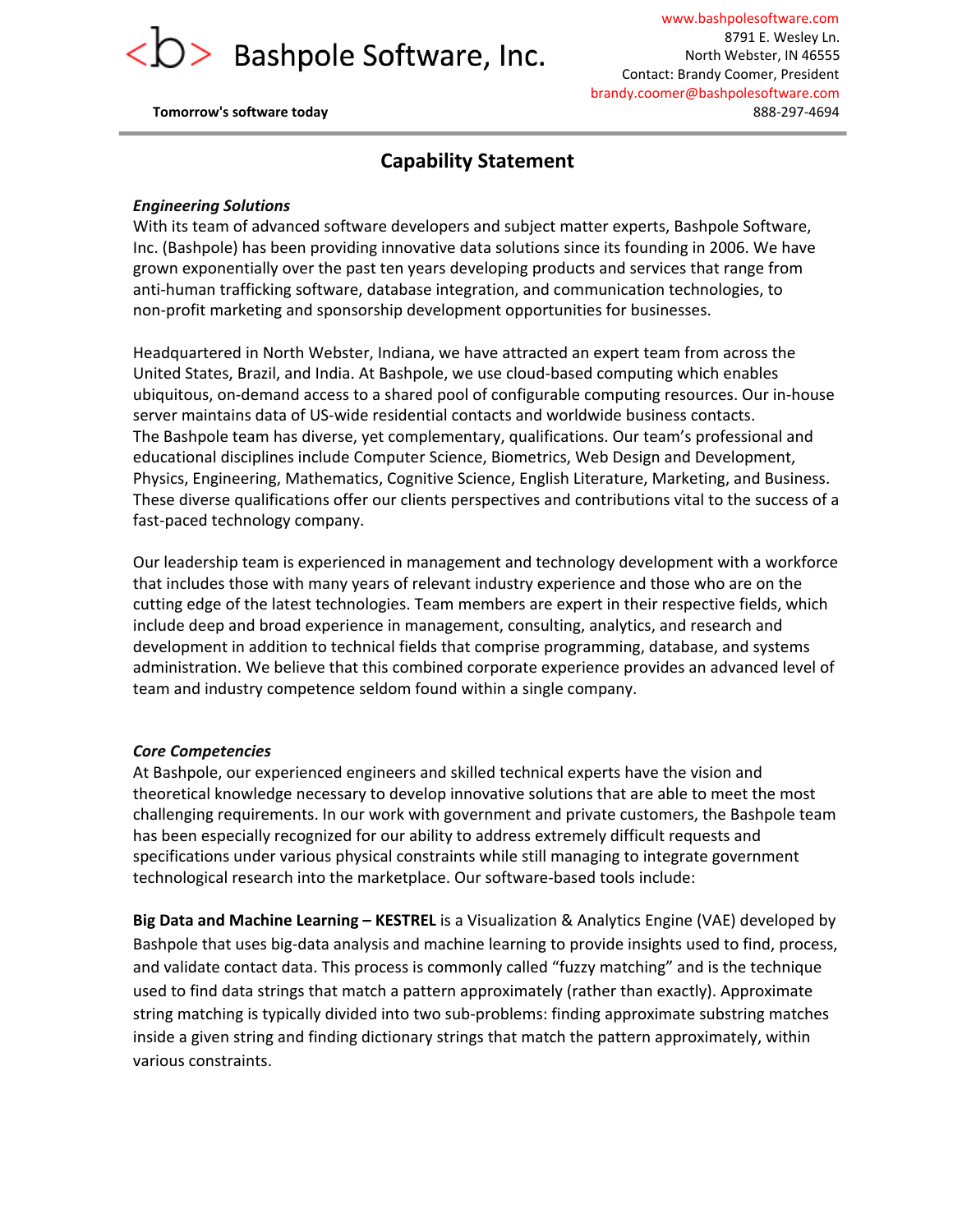www.bashpolesoftware.com 8791 E. Wesley Ln. North Webster, IN 46555 Contact: Brandy Coomer, President brandy.coomer@bashpolesoftware.com **Tomorrow's software today** 888-1974694

**Distributed Searching Solution – HAWK**is a distributed search solution that combines Natural Language Processing (NLP) based data extraction with Elasticsearch, a Lucene-based distributed search server, to provide fast real-time search capabilities. It also utilizes search engines where there is no central server. Unlike traditional centralized search engines, work such as crawling, data mining, indexing, and query processing is distributed among several peers in a decentralized manner where there is no single point of control.

**Identity Resolution & Human Intelligence Engine – EAGLE**is a software package for gathering intelligence by means of interpersonal contact. The manner in which human information operations are conducted is dictated by both official protocols and the nature of the source of the information. Within the context of the U.S. military, most human information activity does not involve clandestine activities. Bashpole's software can provide several kinds of information such as observations during travel or other events from travelers, refugees, escaped friendly POWs, etc. We can also provide data on information for which the individual in question has specific knowledge or, in the case of defectors and spies, sensitive information to which they had access. Finally, we can provide information on interpersonal relationships and networks of interest.

**Cloud Computing – OWL**is our software deployment package, which uses cloud computing and provides us with ubiquitous, on-demand access to a shared pool of configurable computing resources. This allows our software to be rapidly provisioned and released with minimal management effort. The key difference between cloud computing and hosted computing resources is the dynamic and quickly expandable nature of cloud computing resources.

**Predictive Analysis – OSPREY**is a delivery system that leverages predictive analytics software to provide accurate situational awareness for the warfighter, first responder, and intelligence analyst. OSPREY is currently being used to combat human trafficking and, in the past, has been used for intelligent marketing for non-profit organizations. There is significant life-saving potential for this system by anticipating events before they occur, mitigating their impact, and/or preventing a disaster from occurring.

**Image Processing Engine – FALCON**is an IPE that utilizes deep learning to perform various forms of biometrics (face, ears, and scars/marks/tattoos) authentication. It uses mathematical operations by using any form of signal processing for which the input is an image, a series of images or a video (ex. photograph or video frame). The output of image processing may be either an image or a set of characteristics or parameters related to the image, i.e., Optical Character Recognition.

**Sole-Source SBIR Program** - Bashpole Software, Inc. is a sole-source justified contractor with a primary performance history with the Department of Defense (DoD) through the Small Business Innovative Research (SBIR) program. Congress intends agencies and their Government-owned contractor-operated facilities to give preference to SBIR awardees, including sole-source awards. Sole-source justification enables all departments and agencies to award sole-source contracts to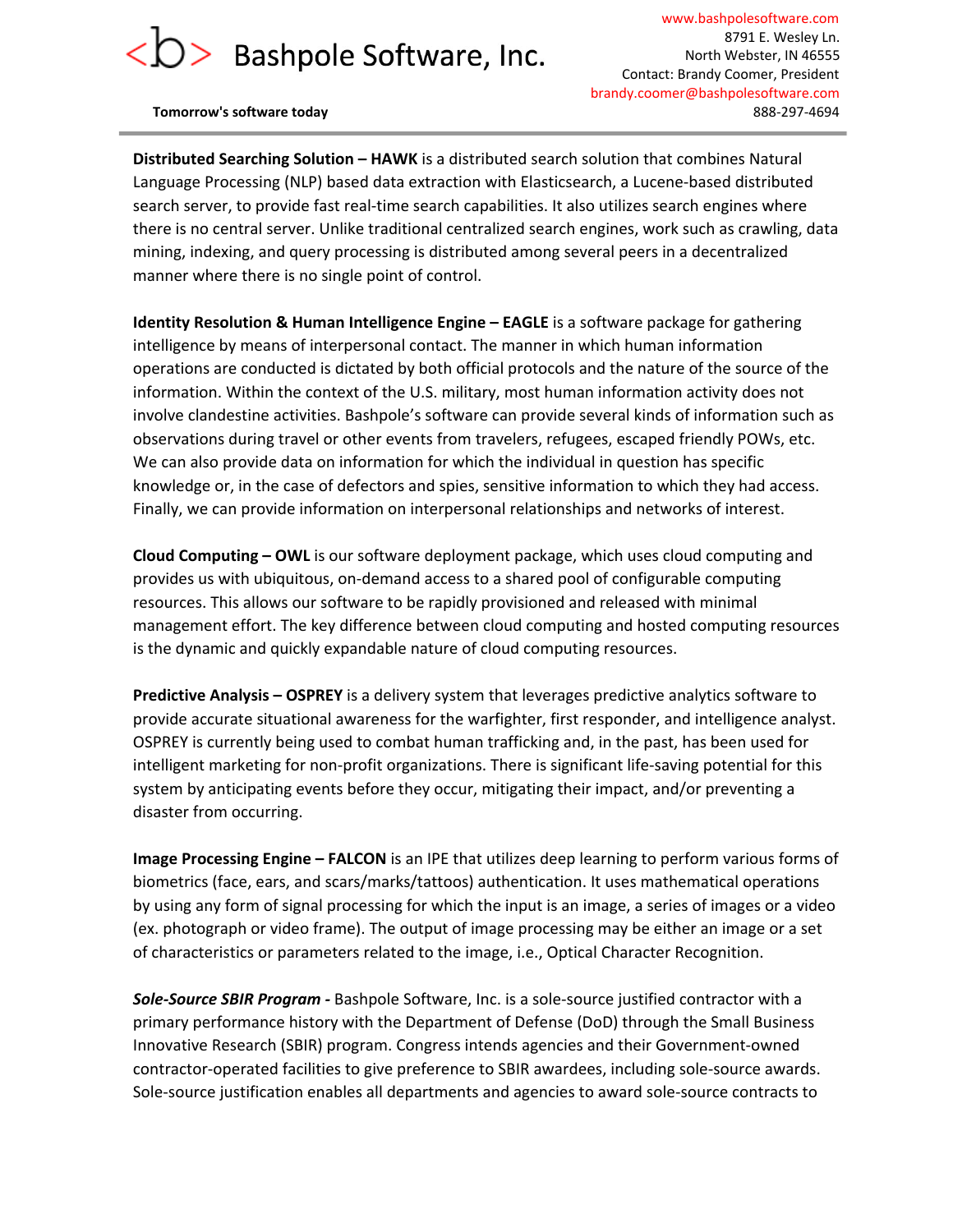Bashpole by way of the SBIR Phase III contract mechanism, thereby bypassing the usual requirement to put projects out to bid. This greatly reduces the paperwork and time the DoD would normally need to begin work on a project. Bashpole and the DoD contracting officers can provide Government agencies with further information regarding FAR 6.302-5, 10 U.S.C.  $2304(b)(2)$ , 41 U.S.C.  $253(b)(2)$ , and how to proceed with this sole-source mechanism.

### *Past Performance*

The company has federal and private industry customers located across the United States. **Customers** 

have remarked on the professionalism, thoroughness, and great customer support they have received from the Bashpole team. In the private sector, they have additionally made positive comments on the increase in revenue they have received from the contact updates via phone-a-thons. The team will continue to improve upon its cutting-edge technology, enabling customers to take advantage of new and improved features on a regular basis.

## *Current / Recent Bashpole Projects:*

- **DARPA –** Our current project is with the Defense Advanced Research Projects Agency's (DARPA's) Small Business Innovation Research Program (SBIR).
- **Universities & Colleges –** Pilot studies have been conducted with Eureka College, Eureka, Illinois; Huntington University, Columbia City, Indiana; and Taylor University, Upland, Indiana. These pilot studies were completed by initially analyzing their alumni contact records, providing phone numbers, email addresses, and physical address updates, as well as evaluating the success of these updates.
- **Non-Profits** Numerous contracts with non-profit entities.
- **Consulting Clients –** Professional services consulting on how to do a better job of consolidating and managing their contact data.
- **City of Philadelphia –** Conducted a pilot study with the Licenses and Inspections Department of the City of Philadelphia.

### *Differentiators*

With Bashpole's small tight integrated team of experts, we are able to quickly meet the demanding challenges of tomorrow's needs without the burden, bureaucracy, and overhead of a large company. Additionally, through our strategic partnerships with leading Defense Contractors, Bashpole can also efficiently deliver products as needed on a large scale.

### **Key Personnel**

*Dan Rissacher, Ph.D.,* has industry engineering experience with Lockheed Martin, L3 Comm, Tybrin, and NDL. In addition, Dr. Rissacher has served for the past 14 years as an USAF F16 Pilot holding a current TS/SCI clearance. He holds a B.S., M.S. & Ph.D. in Electrical & Computer Engineering. As an engineering professor, his research focus is pattern recognition and computer vision. Dr. Rissacher will be responsible for feature extraction, pattern recognition, and big data analytics. <https://www.linkedin.com/in/rissacher>

*Mitesh Mehta* leads the back-end software development efforts at Bashpole Software. He has over 8 years of experience in Software Development and implementing solutions based on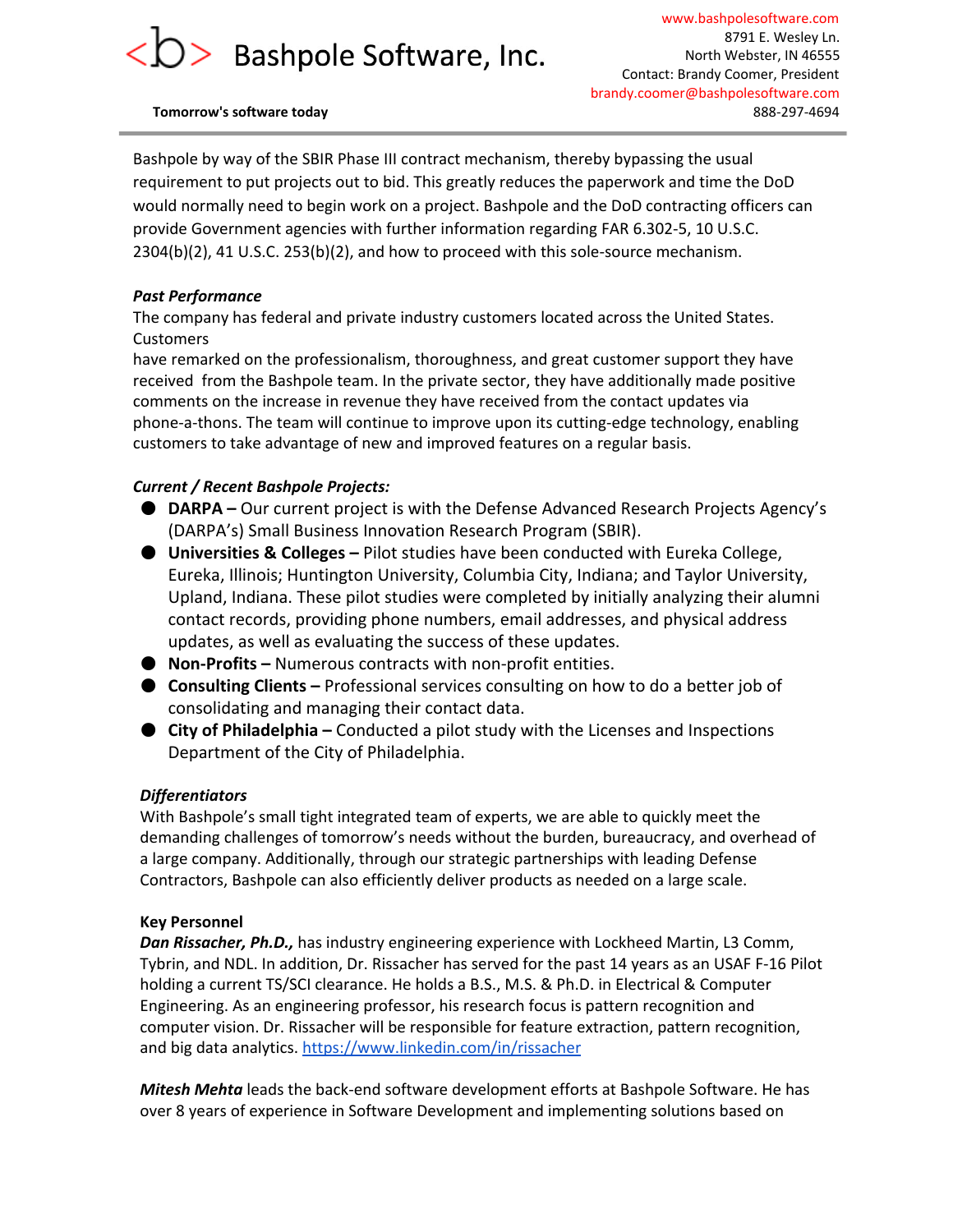www.bashpolesoftware.com 8791 E. Wesley Ln. North Webster, IN 46555 Contact: Brandy Coomer, President brandy.coomer@bashpolesoftware.com **Tomorrow's software today** 888-1974694

service-oriented architecture. He possesses extensive knowledge in several programming languages as well as SQL and NoSQL databases. Mitesh holds a B.S. in Electronics Engineering and an M.S. in Computer Graphics and Gaming Technology. [www.linkedin.com/in/miteshsmehta](http://www.linkedin.com/in/miteshsmehta)

**Tony Megna** leads the System Engineering and Front-End Software Development at Bashpole Software. He has 10 years of industry experience as an engineer for companies including Raytheon and Ohio Technical Clearinghouse (Contract firm serving PEO Aviation) and holds a current Secret clearance. Tony also has a B.S. in Electrical Engineering, a Masters in Systems Engineering, and an M.B.A. His experience with front-end development will allow the team to deliver a powerful user interface. <https://www.linkedin.com/in/tonymegna>

*Brandy Coomer* manages business development, sales, marketing, customer support, and software development for Bashpole. She has 15+ years of experience in management, sales, customer service, and quality control. She provides consulting and support services for web-based design and development in addition to being the technical executive for a full service marketing agency specializing in marketing, advertising, and public relations. She has experience tutoring college students in Development Methods, System Modeling and Design, Database Management, and Web Design and Development. She has additionally served various local and national nonprofits acting as an officer, board member, volunteer, and other leadership positions. She holds a B.S *with focuses in Web Design and Web Development.* <https://www.linkedin.com/in/brandycoomer>

*Benjamin Ashpole,* is responsible for business management and will lead the software development team. Ben earned a B.S. in Computer Science, B.A. in Cognitive Science, B.A. in Mathematics, and M.S. in Computer Science. His technical expertise includes artificial intelligence, machine learning, complex adaptive systems, and scalable system design. Benjamin now manages technical development efforts so that projects proceed on time, on budget, and with success for all milestones. <https://www.linkedin.com/in/bashpole>

#### *Company Data*

D&B ranked, Bashpole Software, Inc. has been operating for more than 10 years in the software applied research and development industry. The company receives revenues from state and national government agencies. Additionally, the company collects revenues from paying customers.

CAGE: 5HML0

DUNS: 827378394

Federal Contracts:

- $\bullet$  W31P4Q-09-C-0553
- $\bullet$  W31P4Q-10-C-0050
- $\bullet$  W91CRB-10-C-0160
- $\bullet$  W31P4Q-11-C-0249
- $\bullet$  W31P4Q-15-C-0091